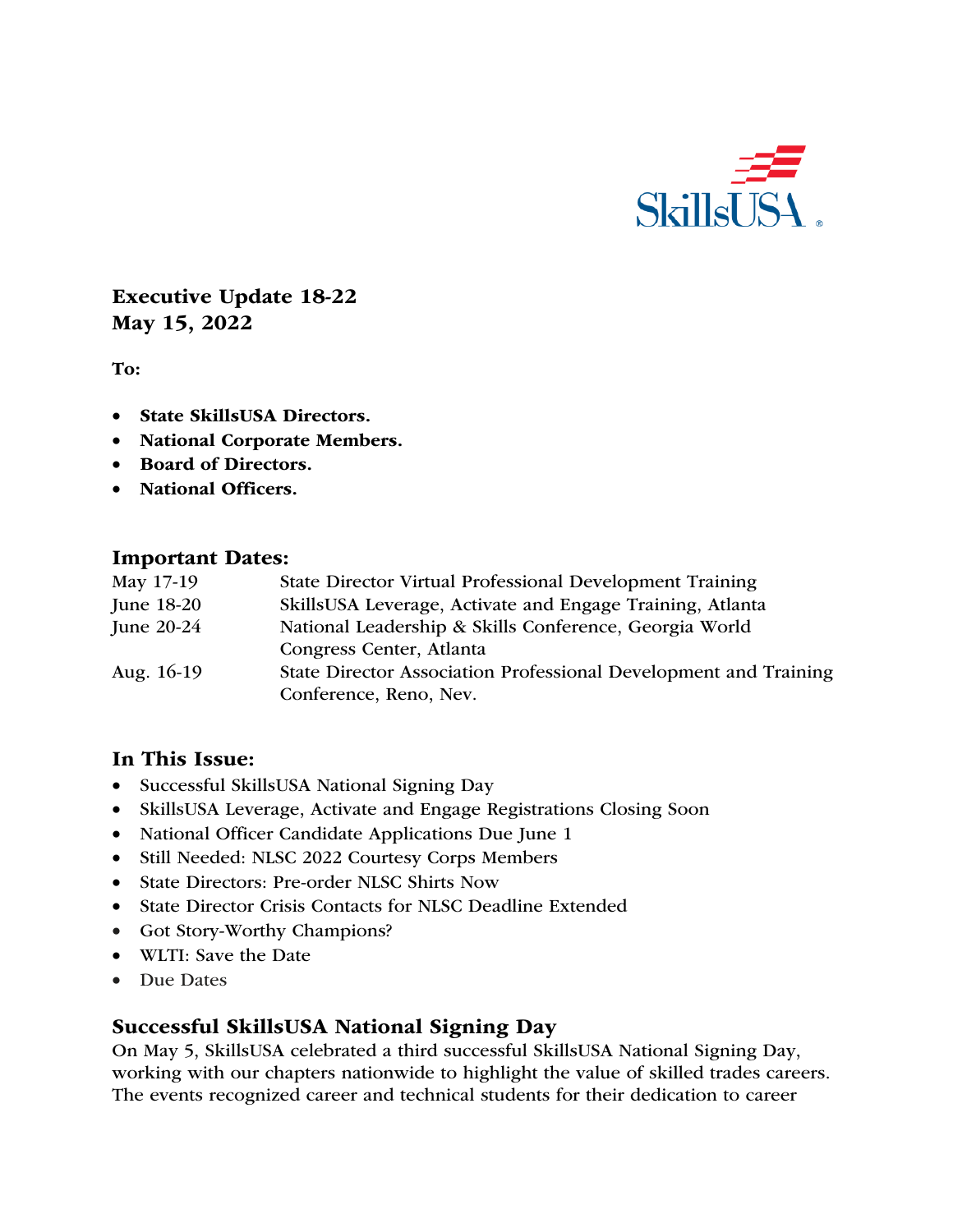readiness and their commitment to their future career plans. Close to 1,000 students in 33 states participated. See highlights from events nationwide on our website, and look for more coverage on our social media platforms soon. Also, check out this promotional video from Mike Holmes and family for the event.

#### SkillsUSA Leverage, Activate and Engage Registrations Closing Soon

Registration is still open for SkillsUSA Leverage, Activate and Engage, intensive twoand-a-half-day leadership conferences held June 18-20 at the Georgia World Congress Center in Atlanta just prior to the SkillsUSA National Leadership & Skills Conference. Leverage is designed for state officers and focuses on developing the SkillsUSA Framework Essential Elements of Leadership, Teamwork, Communication and Job-Specific Skills as officers prepare for their year of service. Register for Leverage here. Activate is open to all middle school and high school SkillsUSA student leaders and focuses on developing SkillsUSA Framework skills for use in achieving the local program of work. It is sponsored by our valued partners at Centuri and the U.S. Coast Guard. Register for Activate here. Engage assists instructors and advisors in elevating their teaching skills to new levels. Register for Engage here. Registrations close on May 17.

# National Officer Candidate Applications Due June 1

SkillsUSA National Officer candidate applications for the 2022-23 school year are due by 6 p.m. ET on June 1. The 2022-23 National Officer Program Guide assists SkillsUSA state directors, advisors and members in preparation for national officer candidacy. It provides an overview of the national officer program, from beginning (candidacy) to end (completion of year of service). Contact Tyler Chaffin, program manager of student initiatives, with any questions regarding the national officer election process.

# Still Needed: NLSC 2022 Courtesy Corps Members

SkillsUSA needs more than 120 National Courtesy Corps (NCC) members to support the 2022 National Leadership & Skills Conference. The work of this group supports the technical committees and is deeply appreciated. This is a great opportunity for students to network with industry partners while experiencing the national conference. NCC members receive free conference registration plus housing, local transportation, meals and entertainment. NCC participants are housed at the Georgia Tech's Woodruff North Residence Hall in Atlanta. For eligibility requirements, visit the National Courtesy Corps page on our website. Apply here. For questions, contact Tracy Whitehead. The deadline for applicants is May 17. State directors will receive a list of their applicants for final approval on May 18.

#### State Directors: Pre-order NLSC Shirts Now

SkillsUSA is now offering the official 2022 National Leadership & Skills Conference Tshirt for exclusive pre-order. Special state director pricing is \$12 per shirt, and all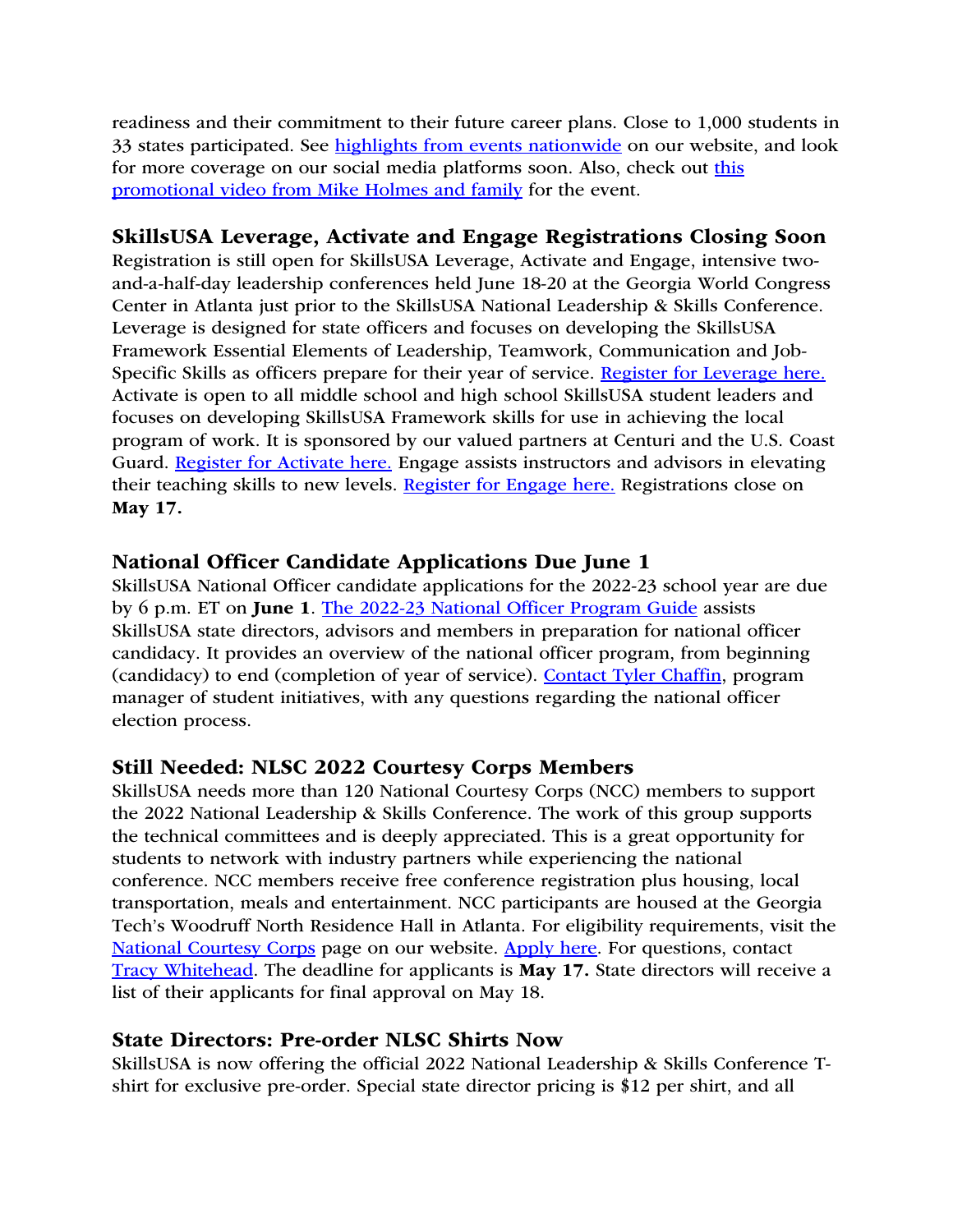orders must be placed by May 20. Shirts will be delivered directly to your state hotel and no shipping costs will be incurred. To order your shirts, go here. The password is: SKILLSDIRECTOR.

# Deadline for State Director Crisis Contacts Extended

Each year, SkillsUSA confirms cellphone numbers for state directors and their key team members to be used in case of emergency during the national conference. We are also requesting one or two other names and phone numbers of those who can serve as your onsite crisis contact(s). If you cannot be reached in the event of an emergency at NLSC, we will call the next person on your list. Be sure to keep your phone powered up and on in Atlanta so you can be reached if the need arises. Email your crisis contacts to Jane Short at *ishort@skillsusa.org* by **June 1.** 

# Got Story-Worthy Champions?

At the national conference, the staff of SkillsUSA Champions digital magazine will be on the lookout for interview subjects. If you know of a SkillsUSA student, advisor, industry representative or alumnus who will be at national conference and whose story would be motivating and inspirational, please email SkillsUSA's director of communications Tom Kercheval. A member of the communications team will then reach out to set up a specific time during conference week to meet these individuals. You are also invited to stop by the Media Room in GWCC A-402 anytime on Monday, June 20, through Thursday, June 23, to share story ideas and contacts. Our SkillsUSA communications team looks forward to meeting your champions at conference!

# WLTI: Save the Date

The dates for our next Washington Leadership Training Institute are Sept. 17-21, 2022! Plan now to attend this life-changing experience open to all SkillsUSA members. It will be held at the Hilton Alexandria Mark Center (Va.) and the cost is \$500 per participant. Additional information is available here.

# Due Dates

May

| ivia v             |                                                                                   |
|--------------------|-----------------------------------------------------------------------------------|
| <b>May 15</b>      | NLSC crisis contacts due                                                          |
| May 17             | National Leadership & Skills Conference registration deadline                     |
| May 17             | NLSC hotel reservations deadline                                                  |
| May 17             | Activate, Leverage and Engage registration deadline                               |
| May 17             | State association NLSC registration appointment request due                       |
| May 17             | National Courtesy Corps member applications due                                   |
| <b>May 20</b>      | State director NLSC T-shirt pre-orders due                                        |
| <b>May 20</b>      | Confirm NLSC state hotel reservation block, if applicable                         |
| May 20             | Harbor Freight Tools for Schools Prize for Teacher Excellence<br>applications due |
| $M_{2-1}$ $\Omega$ | Hackage Busielst Taala fan Calvaala Tussel. Calvalandsina annikaationald          |

May 20 Harbor Freight Tools for Schools Travel Scholarships applications due